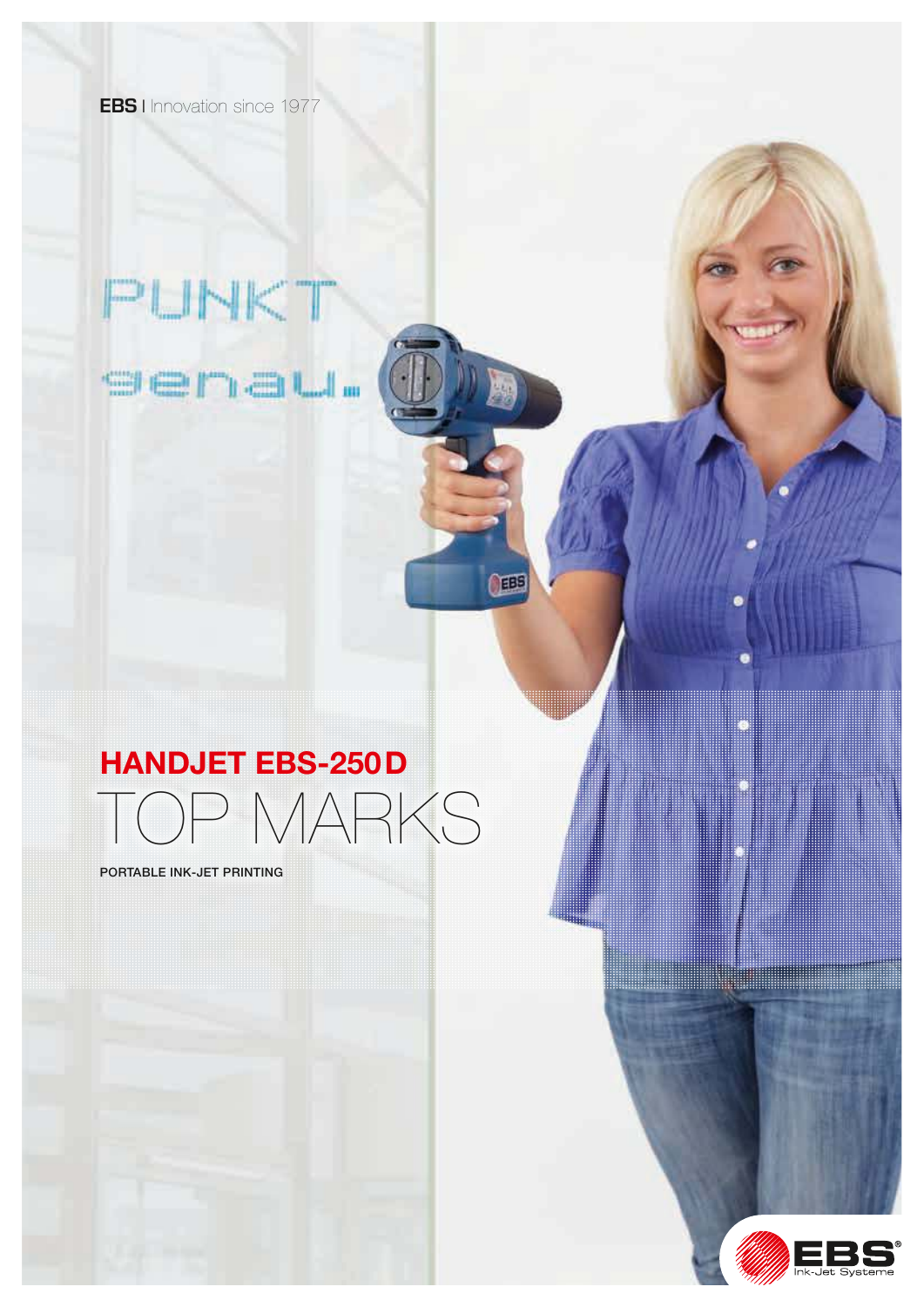# Portable Printing. In your Hands.

Crystal Clear Marking & Coding

The Handjet EBS-250D - A revolutionary, technically innovative hand-held device for portable marking and coding applications.



**FORD BANK**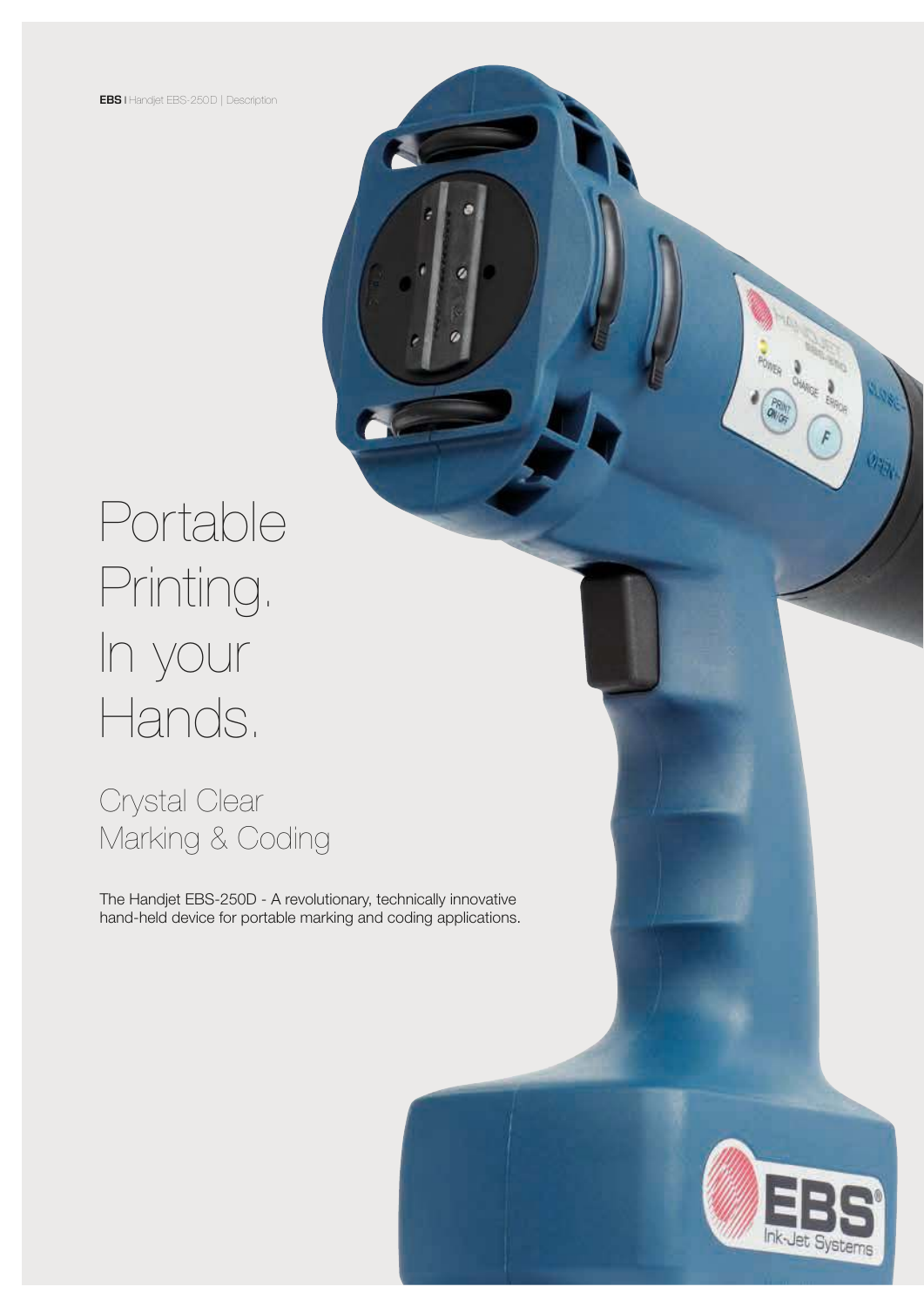

# Reliable printing. For most every surface.

## Challenge: The Substrate.

Whatever surface needs to be marked or coded, the Handjet EBS-250D will print precisely and clearly. Concrete, metal, glass, textiles, plastic, cardboard or wood. You name it…the Handjet EBS-250 can mark it.

### Simple and versatile.

The Handjet EBS-250 is simple to operate: Messages are imported wirelessly and printed at the push of a button. Wheel guides adapt to the operators hand speed resulting in lightening fast, clear, easy-on-the-eye print.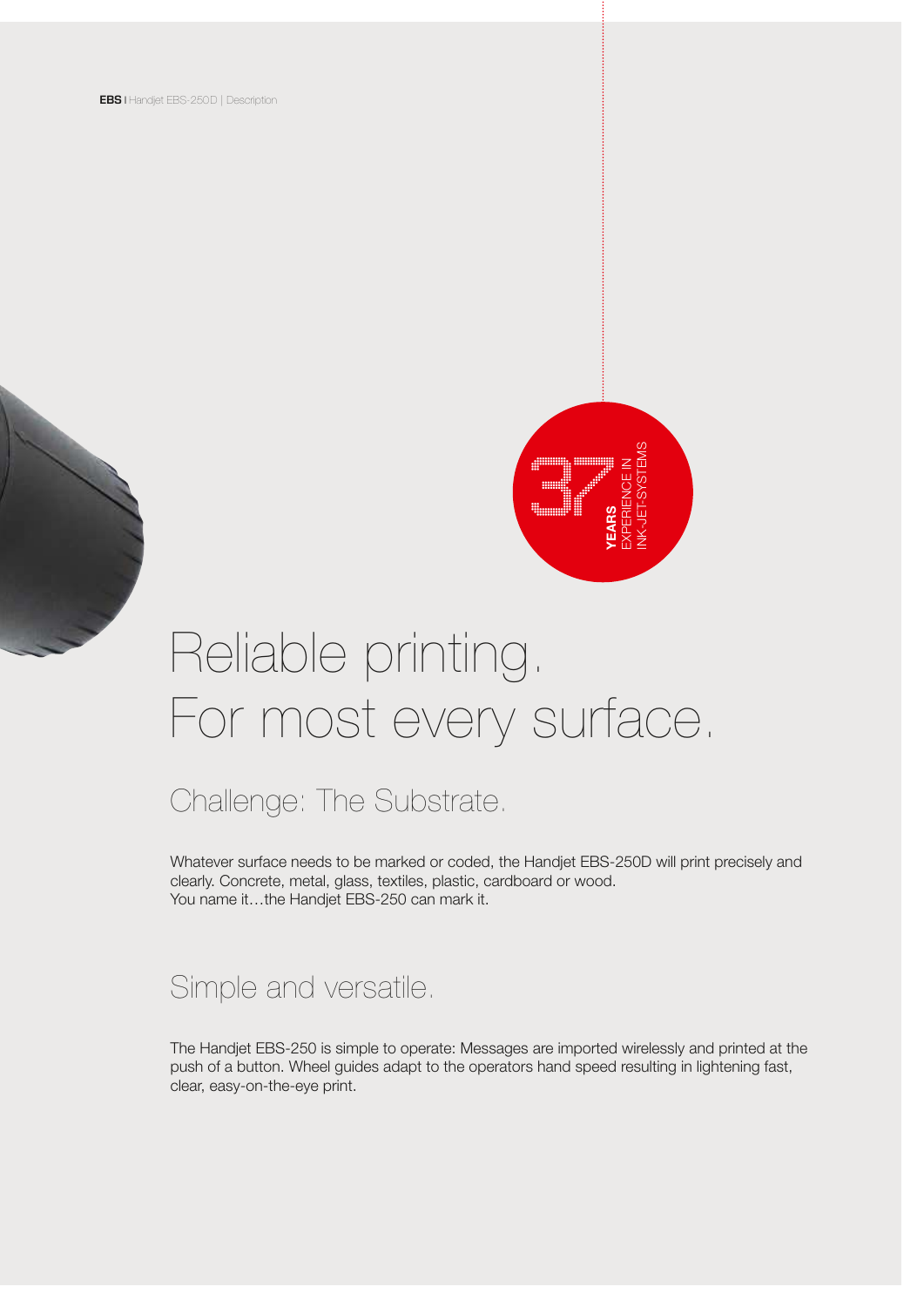

## Many Surfaces – Many Solutions.



 Rubber printed with white pigmented ink (ethanol); 4-wheel stabilizer.



 Cut wood printed with black universal ink (ethanol); large spacing wheels.



 Leather (imitation) printed with blue pigmented ink (MEK).



 Food Stuffs printed with brown food grade ink (water/ethanol); large spacing wheels.



 Carpeting printed with black universal ink (ethanol); 4-wheel stabilizer.



 Aluminium printed with quick-drying ink (acetone); large spacing wheels.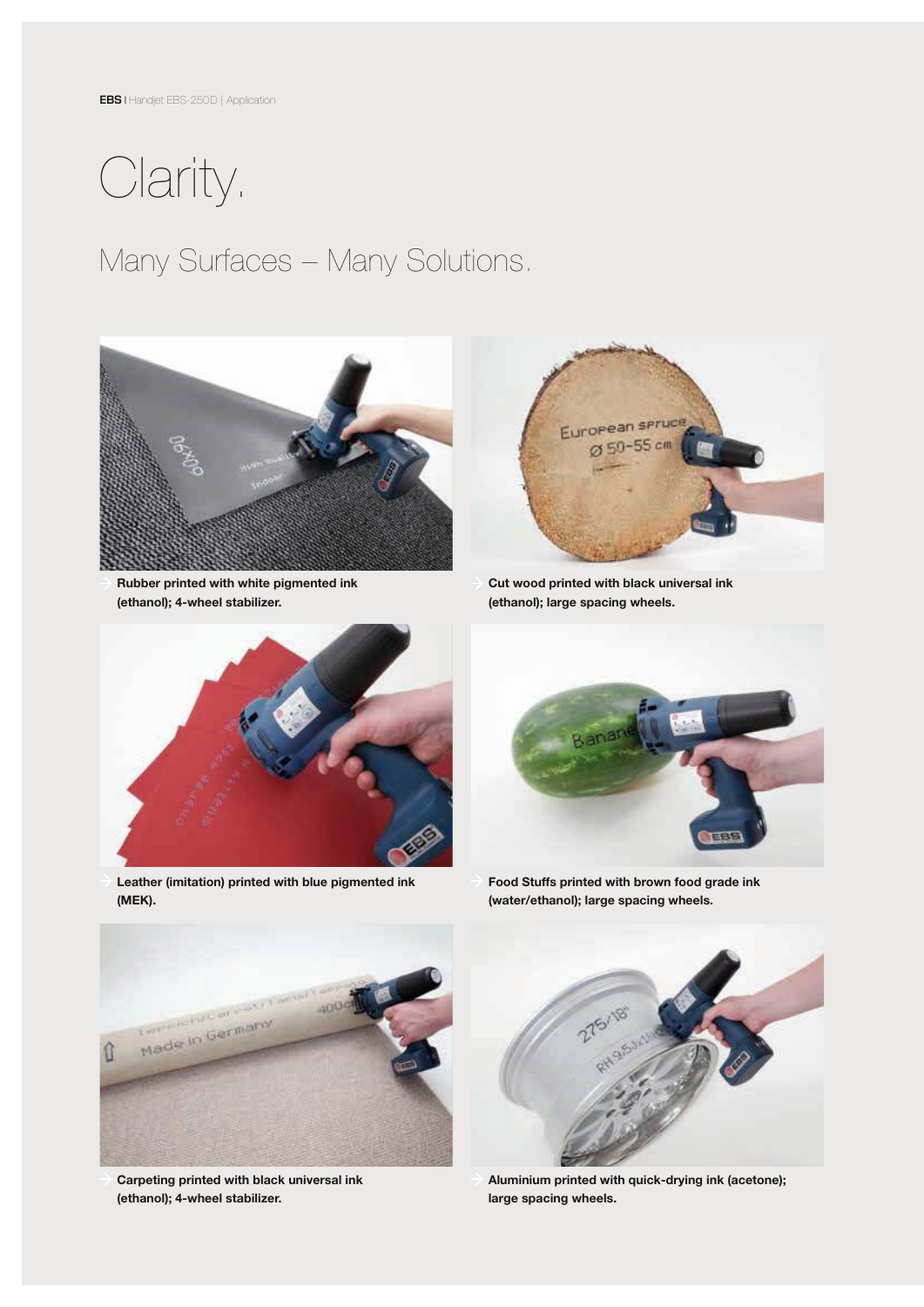## Best results.

The print remains clear and distinct.



 Concrete printed with special ink for stronger UV resistance; large spacing wheels.



 Ceramic printed with black universal ink (ethanol); metal spacing wheels for better grip.



Cardboard printed with black universal ink (ethanol).



 Stretch Film printed with black universal ink (ethanol); large spacing wheels.



 Super Sacks (PE) printed with black quick-drying ink (acetone); large spacing wheels.



 Tool Steel printed with black universal ink (ethanol); metal spacing wheels for better grip.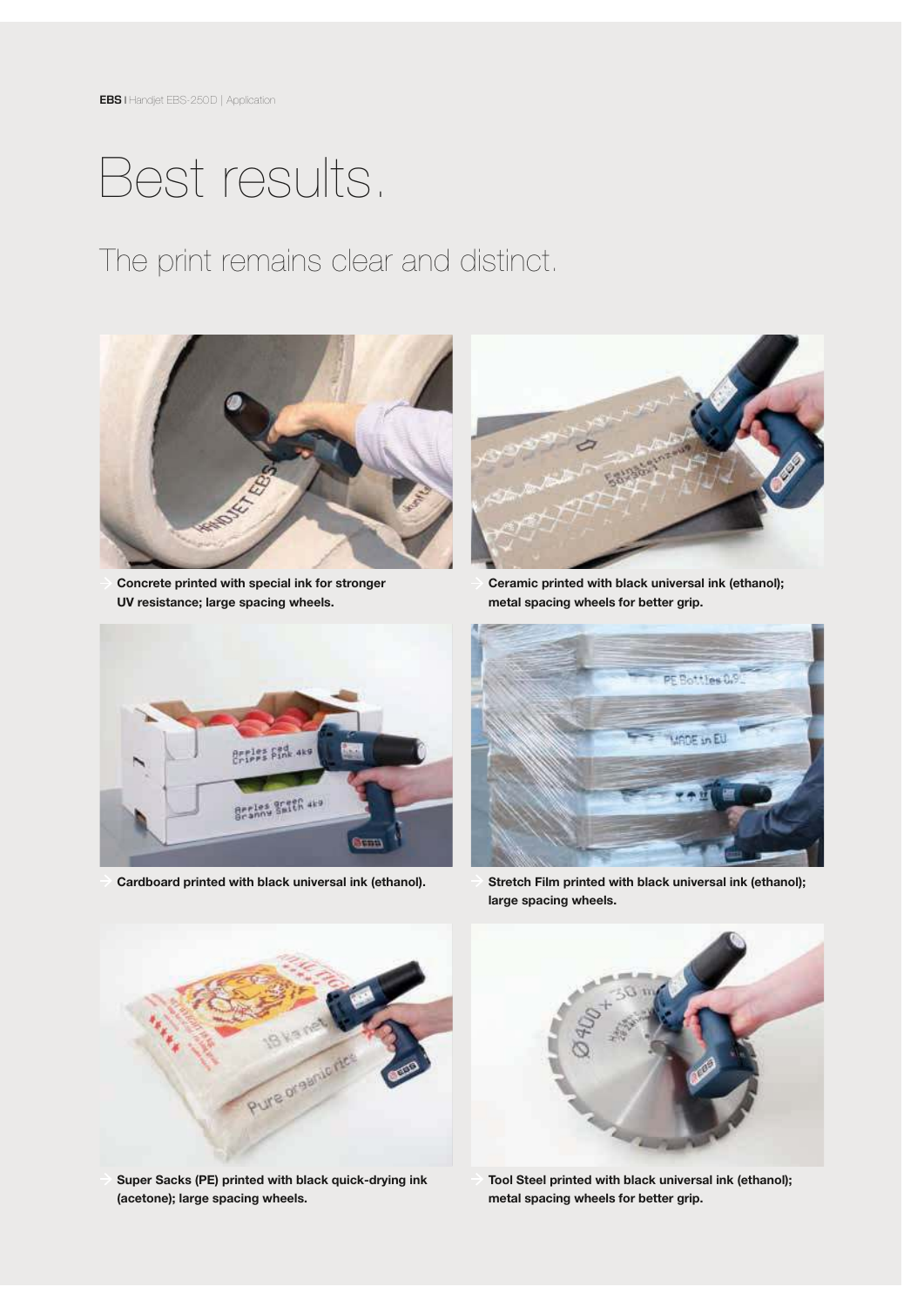# High Performance.

## Software: Simple.

The Windows™ based user-friendly software includes text, simple graphics, special symbols along with time, date, and counters. Messages are quickly transferred to the printer via wireless Bluetooth<sup>®</sup>. Up to 1300 characters per message - including a new feature of two lines of print - can be programmed, edited, and printed. The standard EBS-250D stores up the 10 messages, with an optional extended memory that stores up to 60 messages.



### With the EBS-250D painless portable printing.

EBS' innovative engineering and pioneering imagination make the Handjet a real work horse. Printing heights from 7mm/0.28" (5x5 Matrix) to 27mm/1.06" (16x10 Matrix) give you the most flexibility of any portable printer ever produced.

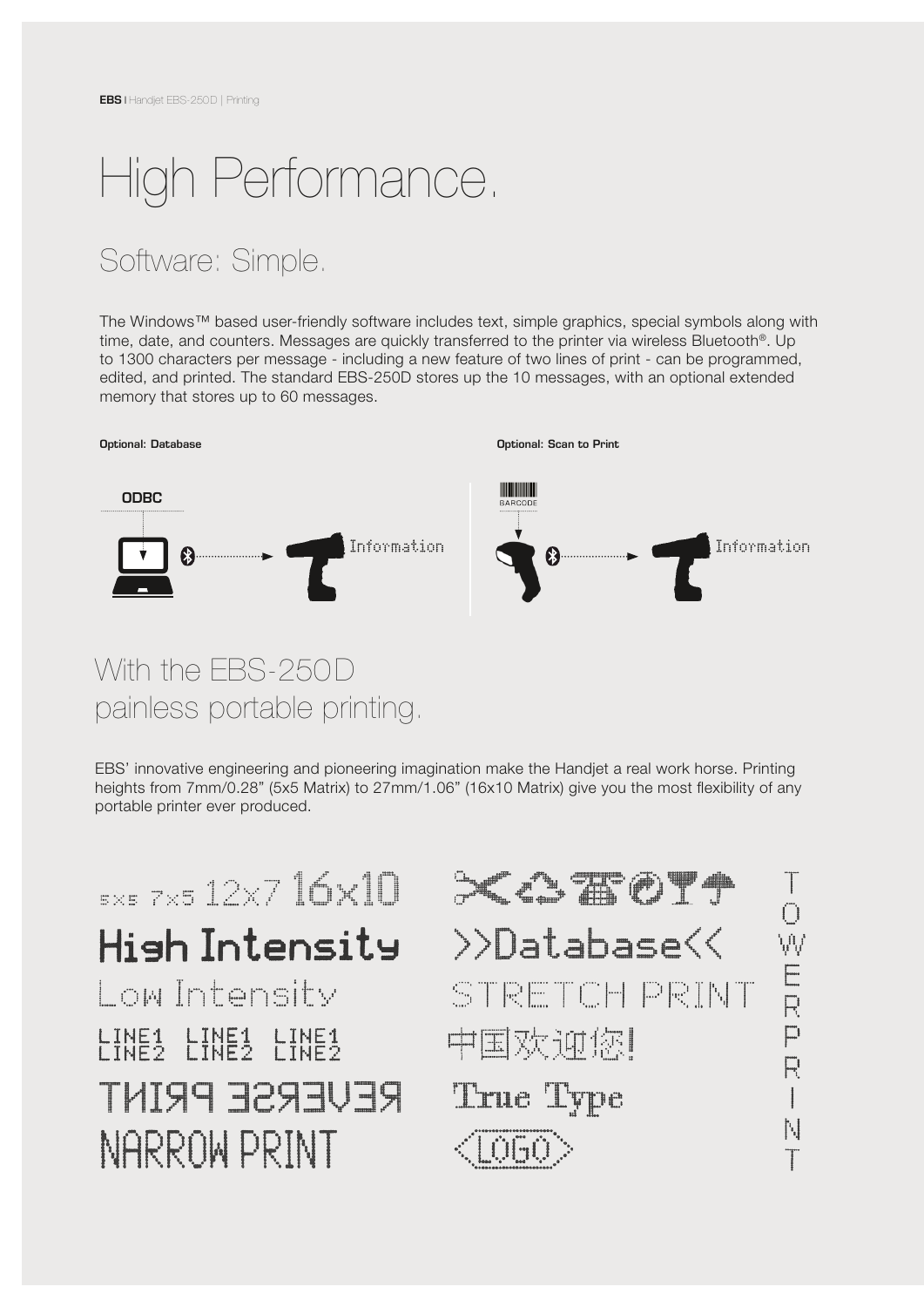## Practical.

in the vertical positon. Diameter

adjustable.

## Rough surface? Smooth sailing!

Substrates are a big challenge for any printer, but we make it easy. Round, curved or rough surfaces are easily navigated with the smart, optional stablizers and guide wheels.



the horizontal postion. There are three distances to choose from.

ing of rows via 5 adjustable gaps

to the edge.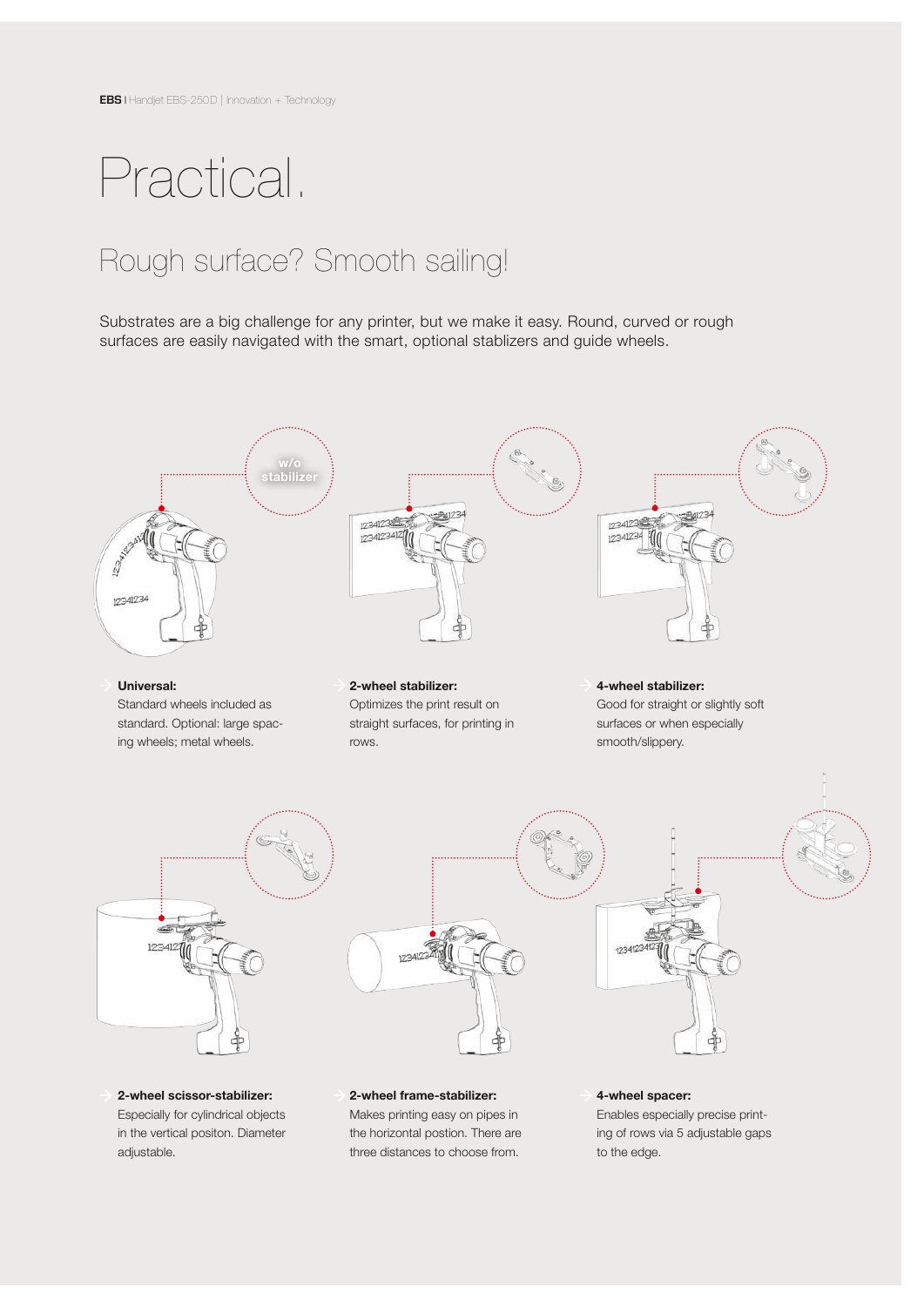



## Hardware: HighTech

Light as a feather, the printer weighs less than a kilogram (2.16 lbs.) including a full cartridge and battery. EBS constanly integrates sophisticated top technology, reducing size but increasing capability.

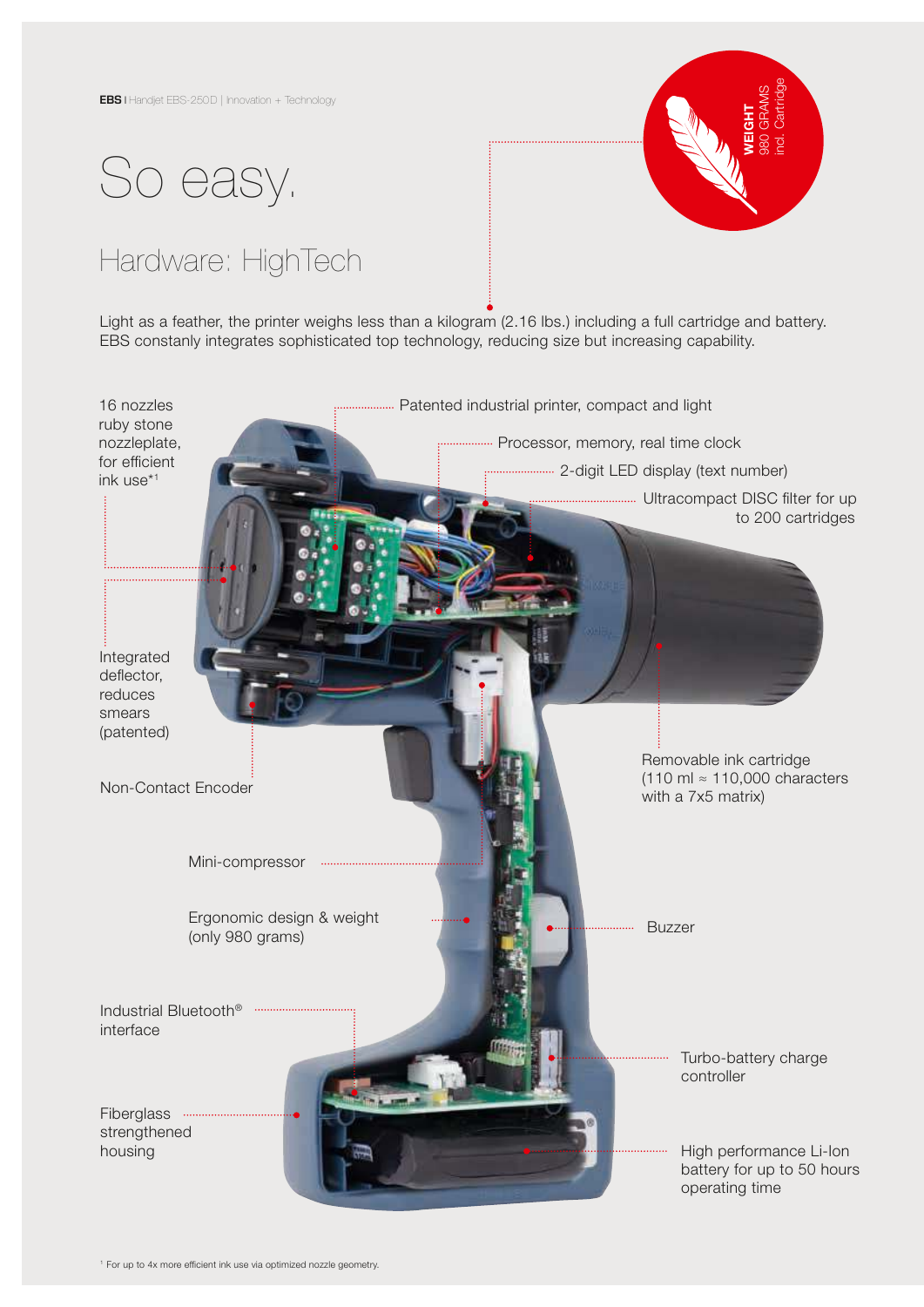# So good.



## Designed and built by EBS.

Operating the printer couldn't be more comfortable. Data is transferred to the printer via wireless Bluetooth®. The 2-digit display shows the text is use. The function key allows quick change between available texts. The innovative battery management enables constant printing for up to 50 hours per charge.

It prints fast, clean and legible – even over head, all with the pull of the trigger. The intelligent wheel guide adapts automatically to your speed. Error proof printing – easily done.

### Here you have the advantages:

- Nearly all surfaces
- Exactly what you want to print no mess, drips or "extras"
- Quick, efficient and clean
- Light and cable-free
- Intuitive and user-friendly
- No base station required
- Cost effective
- Network up to 20 printers

## Rollcoder? Stamps? Stencils? Forget about it!

With the EBS-250D time-consuming printing is a thing of the past. Gone are unreadable, dripping or smudged prints. Regain your independence!

Out with the old…in with the NEW Handjet EBS-250!



<sup>2</sup> 12 months warranty from the dealer, on registration of the product within 90 days further 12 months warranty from the supplier/manufacturer.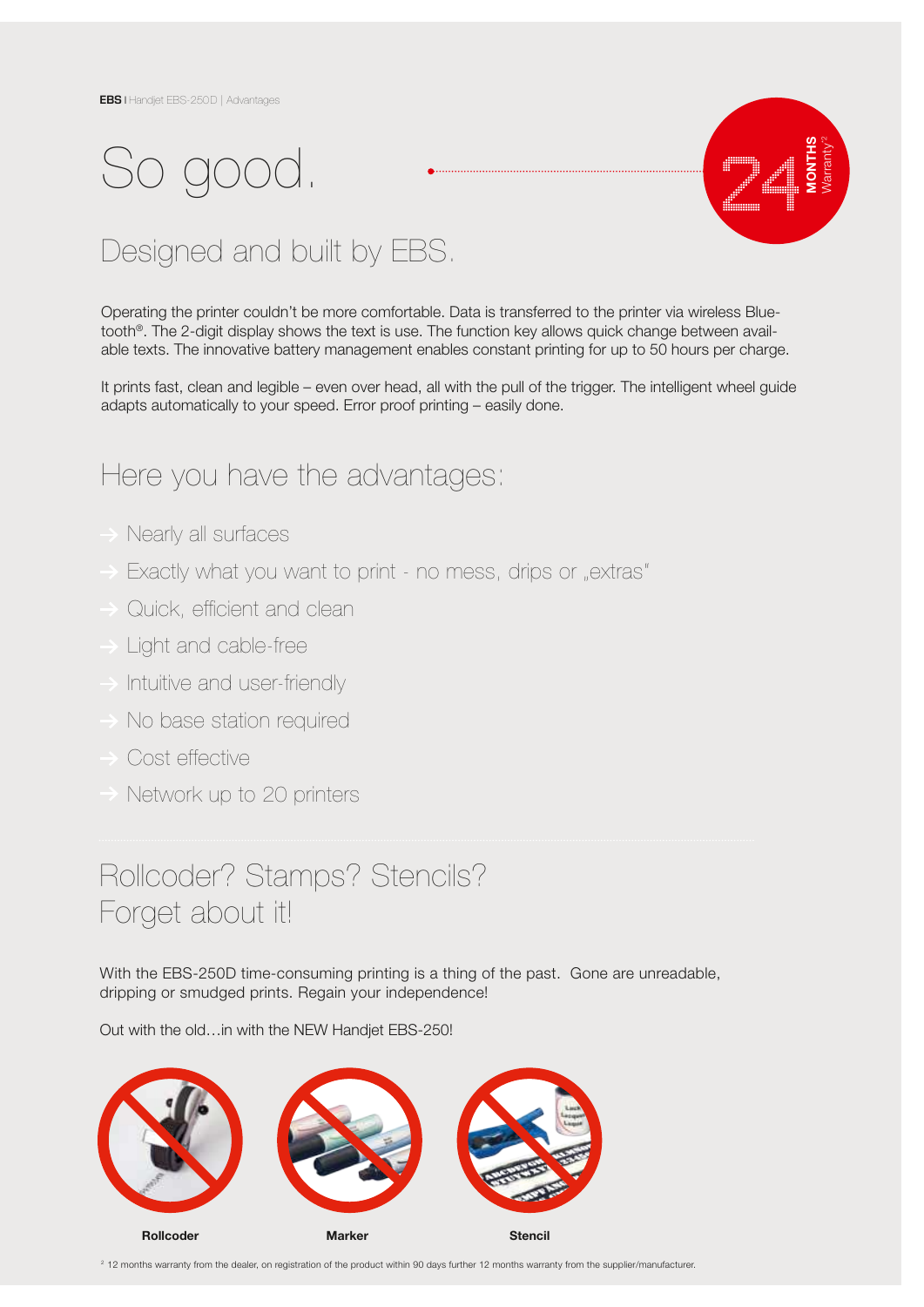# Shipped.

## Standard package.

- Transport case
- Printer HANDJET EBS-250D
- Spray bottle (empty)
- Power supply 24V/1A
- CD-ROM with
- user software and manual
- Industrial Bluetooth® USB-stick

### Accessories

- Memory extension 30 or 60 textblocks
- Special Software for database transfer to printer
- Scan-to-Print software, on request also in a set with 2D barcode scanner at an attractive price
- Beltbag
- Various stabilisers

## For every purpose the right ink<sup>1</sup>.

Different surfaces, different areas of operation, different inks:

printing on concrete requiers e.g. different ink as foodgrade ink. Dark backgrounds require lighter pigmented inks, particularly smooth surfaces require especially quick-drying, adhesive colour.

## Inked.

## Water · Ethanol · Acetone · MEK



### ETHANOL BLUE

Universal ink for almost all surfaces, good contrast on light backgrounds/substrates



#### ACETONE BLACK

Universal ink for almost all surfaces, quick-drying, good contrast on light backgrounds/substrates

#### ETHANOL BROWN

Foodgrade ink for printing directly onto foodstuffs or printing of food packaging



### ETHANOL BLACK

Universal ink for almost all surfaces, heat-proof up to 250° for up to 40 sec.

l,



**E**

**M**

#### WATER RED

for porous surfaces, slight migration (e.g. for wood marking)





Foodgrade ink for printing on food packaging, good contrast

### MEK YELLOW, PIGMENTED

Universal ink for almost all surfaces, quick-drying, good contrast on dark backgrounds/substrates

### ACETONE WHITE, PIGMENTED



**M**

Universal ink for smooth surfaces, quick-drying, good contrast on dark



### MEK BLUE, PIGMENTED

Universal ink for almost all surfaces, quick-drying, good contrast on dark backgrounds/substrates

... more inks upon request

1 The relationship between ink-jet inks and substrates are subject to the laws of chemistry and physics – and naturally has limits. Please contact us for information regarding your specific application.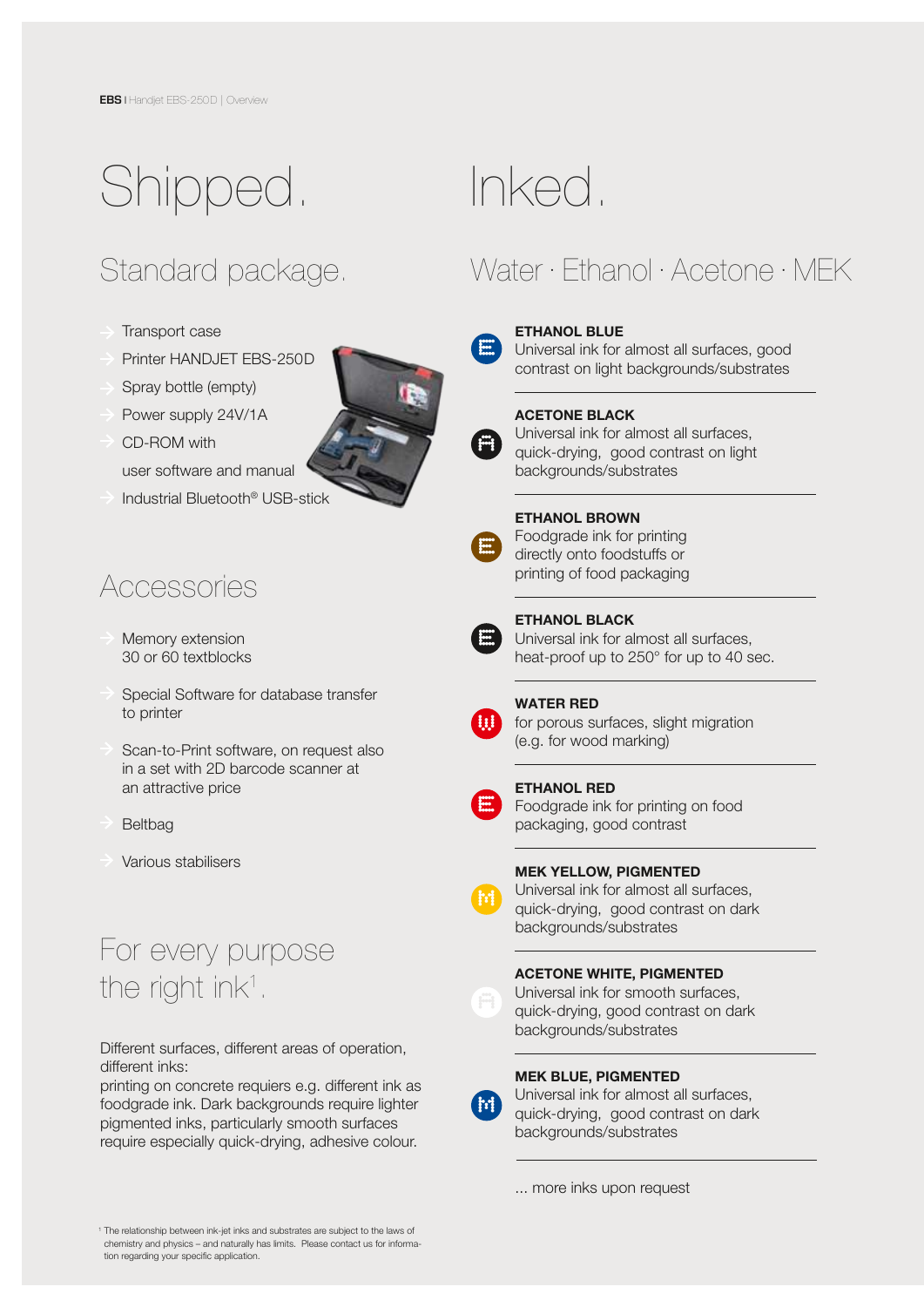# Specified.

| Facts                                          |                                                                                                                                                                                          |
|------------------------------------------------|------------------------------------------------------------------------------------------------------------------------------------------------------------------------------------------|
| <b>Number of nozzles</b>                       | 16                                                                                                                                                                                       |
| Nozzle diameter                                | $150 \mu m$                                                                                                                                                                              |
| Print image height                             | 7 mm (0.28") - 27 mm (1.06")                                                                                                                                                             |
| Height of object<br>to be printed              | $>$ 35 mm (1.38")                                                                                                                                                                        |
| <b>Text separation</b>                         | selectable in successive lines                                                                                                                                                           |
| Max. number of characters<br>in printer memory | 13,000 (including control characters for implemented fonts)                                                                                                                              |
| <b>Memory blocks</b><br>for projects           | 10, optional 30 or 60 (the texts are loaded into the printer via PC)                                                                                                                     |
| <b>Special characters</b>                      | national, diacritical characters, graphical info-, warning and transport characters                                                                                                      |
| <b>Power supply</b>                            | high performance 3 cell Li-Ion battery                                                                                                                                                   |
| <b>Operating time</b><br>with full battery     | up to 50 hours<br>with non stop printing at $+20^{\circ}$ C (68 $^{\circ}$ F), automatic low battery signal                                                                              |
| Recharging                                     | intelligent charge control with external charger DC 24V/1A<br>charging time approx. 150 minutes or less                                                                                  |
| Cartridge volume                               | 110 ml, capacity for $> 110,000$ characters (matrix 7x5)<br>or 18,000 characters (matrix 16x10)                                                                                          |
| <b>Operating pressure</b>                      | 0.3 bar up to 0.4 bar with internal mini-compressor                                                                                                                                      |
| Operating temp. range                          | from +0,5 $^{\circ}$ C (33 $^{\circ}$ F) to +40 $^{\circ}$ C (104 $^{\circ}$ F)                                                                                                          |
| Storage temp. range                            | -from +1°C (34°F) to +45°C (113°F) for printer with water ink<br>-from -10 $^{\circ}$ C (14 $^{\circ}$ F) to +45 $^{\circ}$ C (113 $^{\circ}$ F) for printer with acetone or ethanol ink |
| <b>Humidity</b>                                | max. 95% without condensation (printing is possible even in the rain, on a dry surface)                                                                                                  |

| <b>Features</b>                                 |                                                                                                                                                                                                                                                                   |
|-------------------------------------------------|-------------------------------------------------------------------------------------------------------------------------------------------------------------------------------------------------------------------------------------------------------------------|
| <b>Working position</b><br>of the printer       | any                                                                                                                                                                                                                                                               |
| Graphics (Logo, graphical<br>special character) | standardwise texts and graphic symbols can be archived with Windows™-Fonts<br>(True Type emulation). Own pictograms and logos can be created with the graphics editor of<br>the included software (16x80 pixel) or via .bmp file (16x200 Pixel, black and white). |
| <b>Special register</b>                         | date, time, expiry date, incremental and decremental counter, universal counter                                                                                                                                                                                   |
| <b>Printer programming</b>                      | - wireless connection (range up to 50m/165 feet)<br>- text- and parameter processing software, compatible with Windows™ XP/Vista/7/8<br>- wireless networking of up to 20 printers, controlled from one single PC                                                 |
| Speed encoder                                   | printoutput requlated by encoder in the lower quide wheel                                                                                                                                                                                                         |
| <b>Ink</b>                                      | available in easily replaceable cartridges, ink based on ethanol, acetone, MEK<br>or water in different colors.<br>One ink, one Handjet. It is not recommended to change ink type.                                                                                |